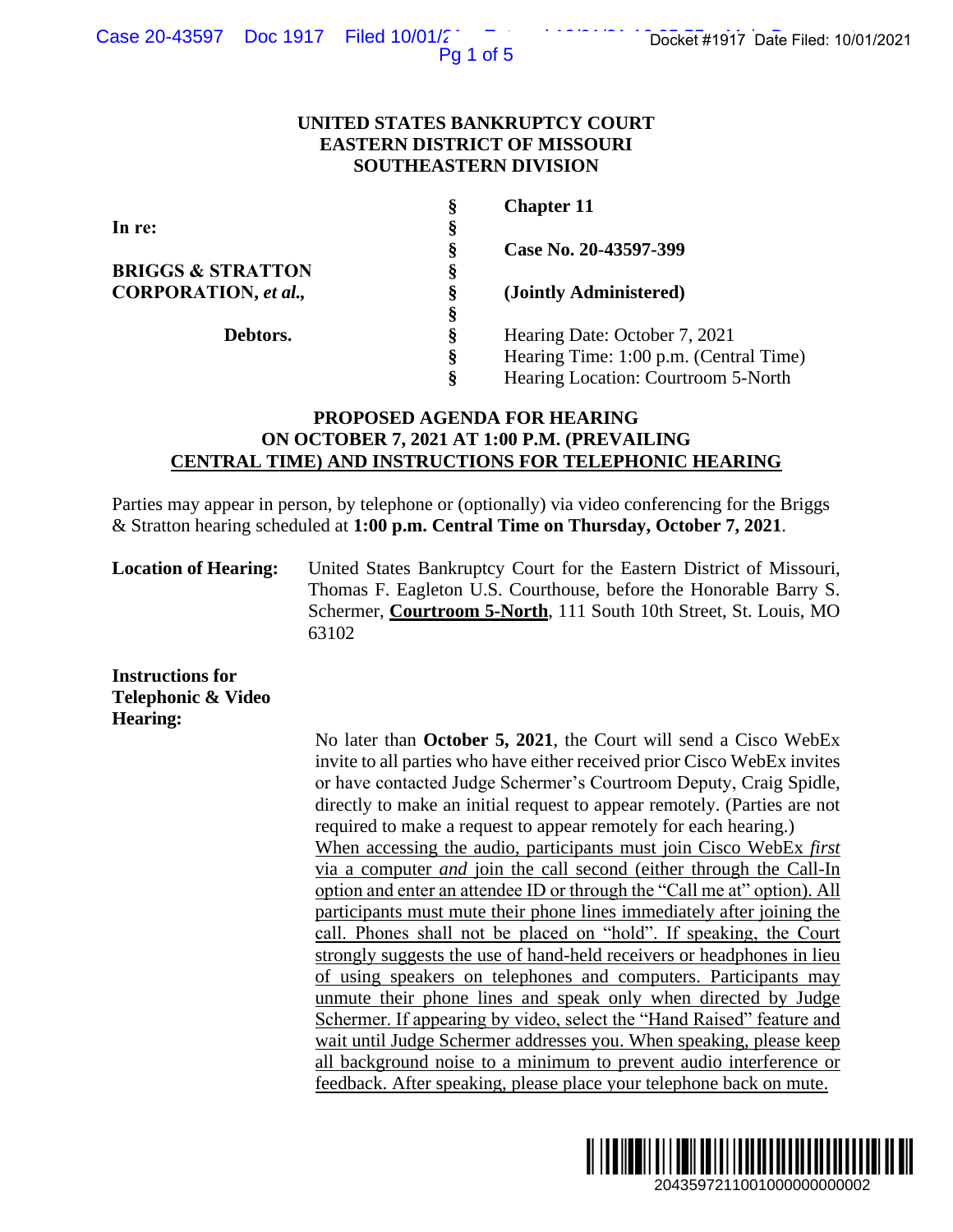# Case 20-43597 Doc 1917 Filed 10/01/21 Entered 10/01/21 16:25:55 Main Document Pg 2 of 5

If there is a problem connecting to Cisco WebEx audio, please disconnect your phone line and re-dial. If there is an issue gaining access to the video feed, please log out of Cisco WebEx then login. If the issue persists, please e-mail Mr. Spidle at [Craig\\_Spidle@moeb.uscourts.gov](mailto:Shontelle_McCoy@moeb.uscourts.gov) promptly and we will work on resolving the issue.

The Court's official announcement will be posted on the Court's website: [https://www.moeb.uscourts.gov/sites/moeb/files/BSS-](https://www.moeb.uscourts.gov/sites/moeb/files/BSS-Appearances_for_Briggs_Stratton_ATT_call_info.pdf)[Appearances\\_for\\_Briggs\\_Stratton\\_ATT\\_call\\_info.pdf](https://www.moeb.uscourts.gov/sites/moeb/files/BSS-Appearances_for_Briggs_Stratton_ATT_call_info.pdf) and [https://www.moeb.uscourts.gov/briggs-stratton-corporation-et-al.](https://www.moeb.uscourts.gov/briggs-stratton-corporation-et-al) Instructions for appearances may also be found on [http://www.kccllc.net/briggs.](http://www.kccllc.net/briggs)

| PLAN ADMINISTRATOR'S OBJECTIONS TO CLAIMS |                                                                                                                                                                                                                                                                                                |                            |  |  |
|-------------------------------------------|------------------------------------------------------------------------------------------------------------------------------------------------------------------------------------------------------------------------------------------------------------------------------------------------|----------------------------|--|--|
| <b>Item Number</b>                        | Objection                                                                                                                                                                                                                                                                                      | <b>Attorney Presenting</b> |  |  |
|                                           | The<br>Administrator's<br>Plan<br>Nineteenth<br>Omnibus Objection to Claims on Grounds of<br>No Liability [Docket No. 1802].                                                                                                                                                                   | Dormie Ko                  |  |  |
|                                           | <b>Related Documents:</b><br>Sandberg Phoenix & von Gontard P.C.'s<br>Response<br>of<br>Notice<br>the<br>Plan<br>to<br>Administrator's Nineteenth<br>Omnibus<br>Objection to Claims on Grounds of No<br>Liability [Docket No. 1836] - ADJOURNED<br>TO NOVEMBER 2021 HEARING.                   |                            |  |  |
|                                           | Response of W.W. Grainger, Inc. to Plan<br>Nineteenth<br>Administrator's<br>Omnibus<br>Objections to Claims on Grounds of No<br>Liability [Docket No. 1839] – RESOLVED.                                                                                                                        |                            |  |  |
| $\overline{2}$                            | The Plan Administrator's Twenty-Second<br>Omnibus Objection to Claims (Reduced<br>Claims, Reclassified Claims, and Reduced and<br>Reclassified Claims) [Docket No. 1854].                                                                                                                      | Dormie Ko                  |  |  |
|                                           | <b>Related Documents:</b><br>Letter to the Court by Gregory Marchand<br>[Docket No. $1873$ ] – <b>RESOLVED</b> .<br>Reply to Response of Gregory Marchand to<br>the Plan Administrator's Twenty-Second<br>Omnibus Objection to Claims (Reduced<br>Claims, Reclassified Claims, and Reduced and |                            |  |  |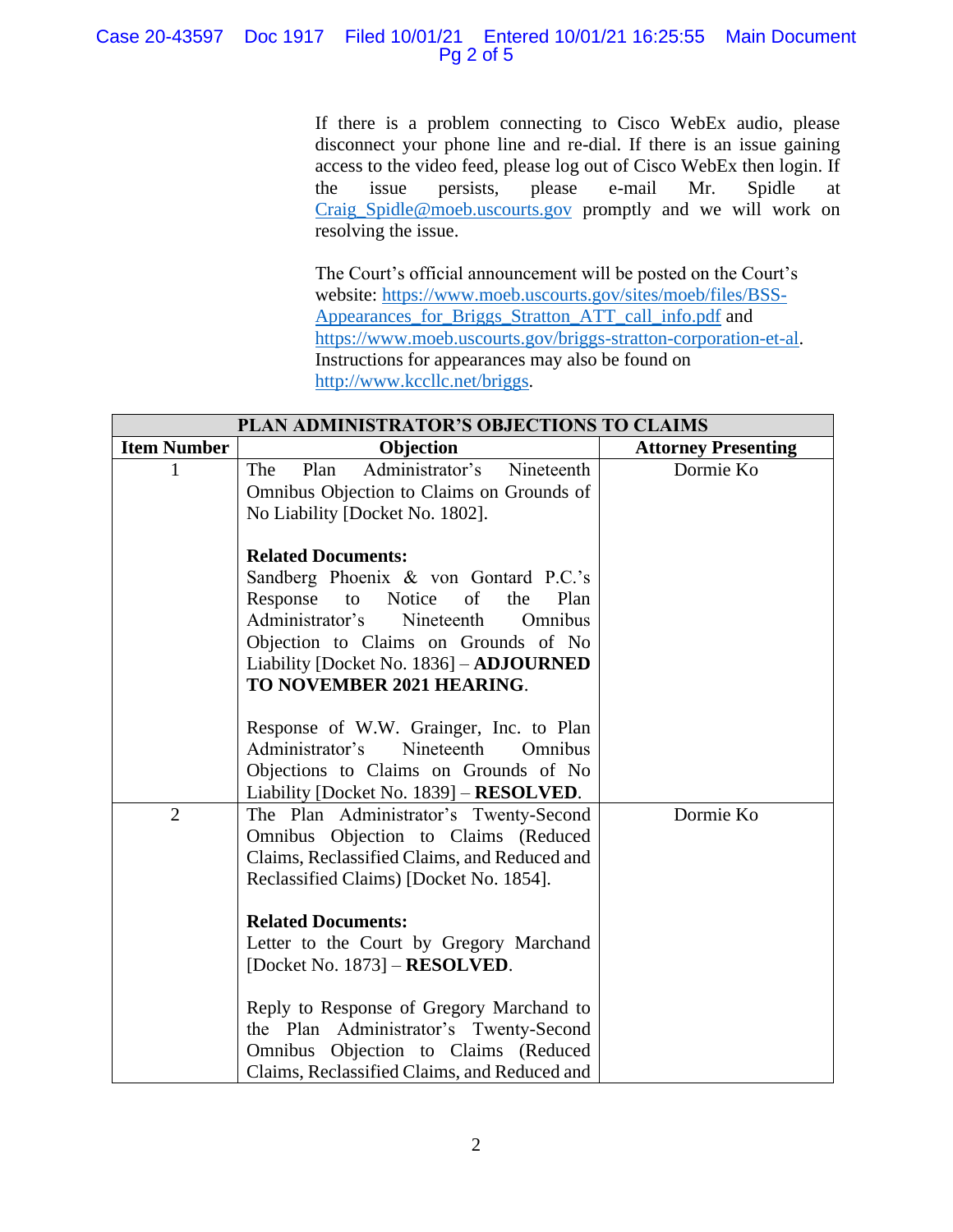|                | Reclassified Claims) [Docket No. 1876] -<br><b>RESOLVED.</b>                                                                                                                                                                                                                    |           |
|----------------|---------------------------------------------------------------------------------------------------------------------------------------------------------------------------------------------------------------------------------------------------------------------------------|-----------|
|                | Creditor, KO Manufacturing, Inc.'s Response<br>Plan Administrator's Twenty-Second<br>to<br>Omnibus Objection to Claims [Docket No.<br>1865].                                                                                                                                    |           |
|                | Response to Plan Administrator's Twenty-<br>Second Objection to Claim No. 1648-1 of<br>Creditor Mark Jones [Docket No. 1914] -<br><b>ADJOURNED TO NOVEMBER 2021</b><br><b>HEARING.</b>                                                                                          |           |
|                | Limited Opposition of Fastenal Company to<br>the Plan Administrator's Twenty-Second<br>Omnibus Objection to Claims (Reduced<br>Claims, Reclassified Claims, and Reduced and<br>Reclassified Claims) [Docket No. 1915] -<br><b>ADJOURNED TO NOVEMBER 2021</b><br><b>HEARING.</b> |           |
| 3              | The Plan Administrator's Twenty-Third<br>Omnibus Objection to Claims on Grounds of<br>No Liability (Covered Asbestos Claims)<br>[Docket No. 1868].<br><b>Related Documents:</b> No related documents.                                                                           | Dormie Ko |
| $\overline{4}$ | The Plan Administrator's Twenty-Fourth<br>Omnibus Objection to Claims (No Liability)<br>[Docket No. 1880].<br><b>Related Documents:</b><br>Claimant Lewis Alexander's Response to Plan                                                                                          | Dormie Ko |
|                | Administrator's<br>Twenty-Fourth<br>Omnibus<br>Objection to Claim (No Liability) [Docket No.<br>1913].<br>Reply to Response of Lewis Alexander to Plan                                                                                                                          |           |
|                | Administrator's<br>Twenty-Fourth<br>Omnibus<br>Objection to Claims (No Liability) [Docket]<br>No. 1916]                                                                                                                                                                         |           |
| 5              | Administrator's<br>Plan<br>Twenty-Fifth<br>The<br>Omnibus Objection to Claims on Grounds that<br>Such Claims are Late Filed [Docket No.<br>1882].                                                                                                                               | Dormie Ko |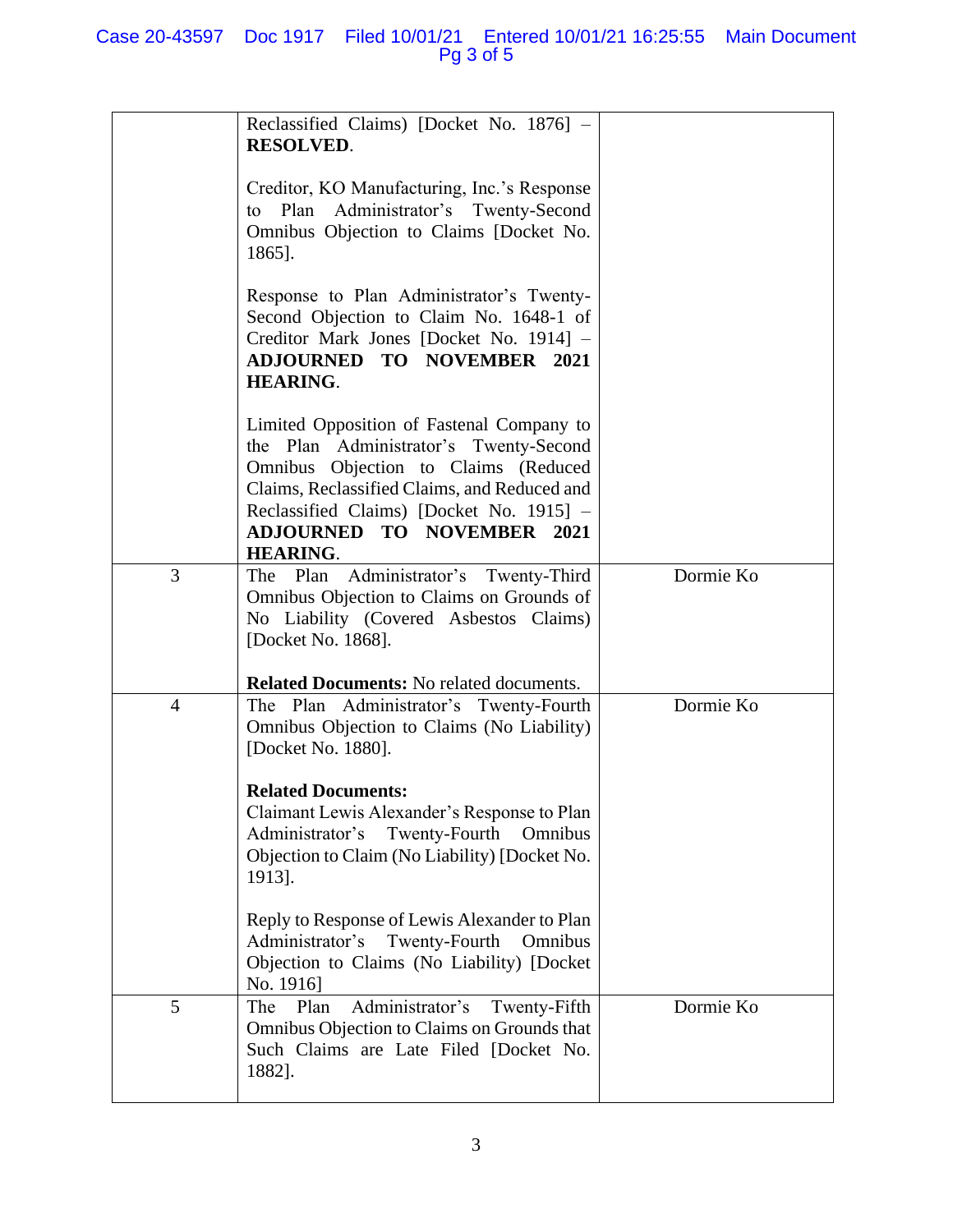## Case 20-43597 Doc 1917 Filed 10/01/21 Entered 10/01/21 16:25:55 Main Document Pg 4 of 5

|                                                    | <b>Related Documents:</b> No related documents. |                            |  |  |  |
|----------------------------------------------------|-------------------------------------------------|----------------------------|--|--|--|
|                                                    |                                                 |                            |  |  |  |
| OBJECTION TO PROPOSED ASSUMPTION AND ASSIGNMENT OF |                                                 |                            |  |  |  |
| <b>EXECUTORY CONTRACTS AND UNEXPIRED LEASES</b>    |                                                 |                            |  |  |  |
| <b>Item Number</b>                                 | <b>Objection</b>                                | <b>Attorney Presenting</b> |  |  |  |
| 6                                                  | Deere & Company's Limited Objection and         | Attorneys for Deere &      |  |  |  |
|                                                    | Reservation of Rights [Docket No. 858] -        | Company                    |  |  |  |
|                                                    | <b>ADJOURNED TO NOVEMBER 2021</b>               |                            |  |  |  |
|                                                    | <b>HEARING.</b>                                 |                            |  |  |  |

[*Remainder of Page Left Intentionally Blank*]